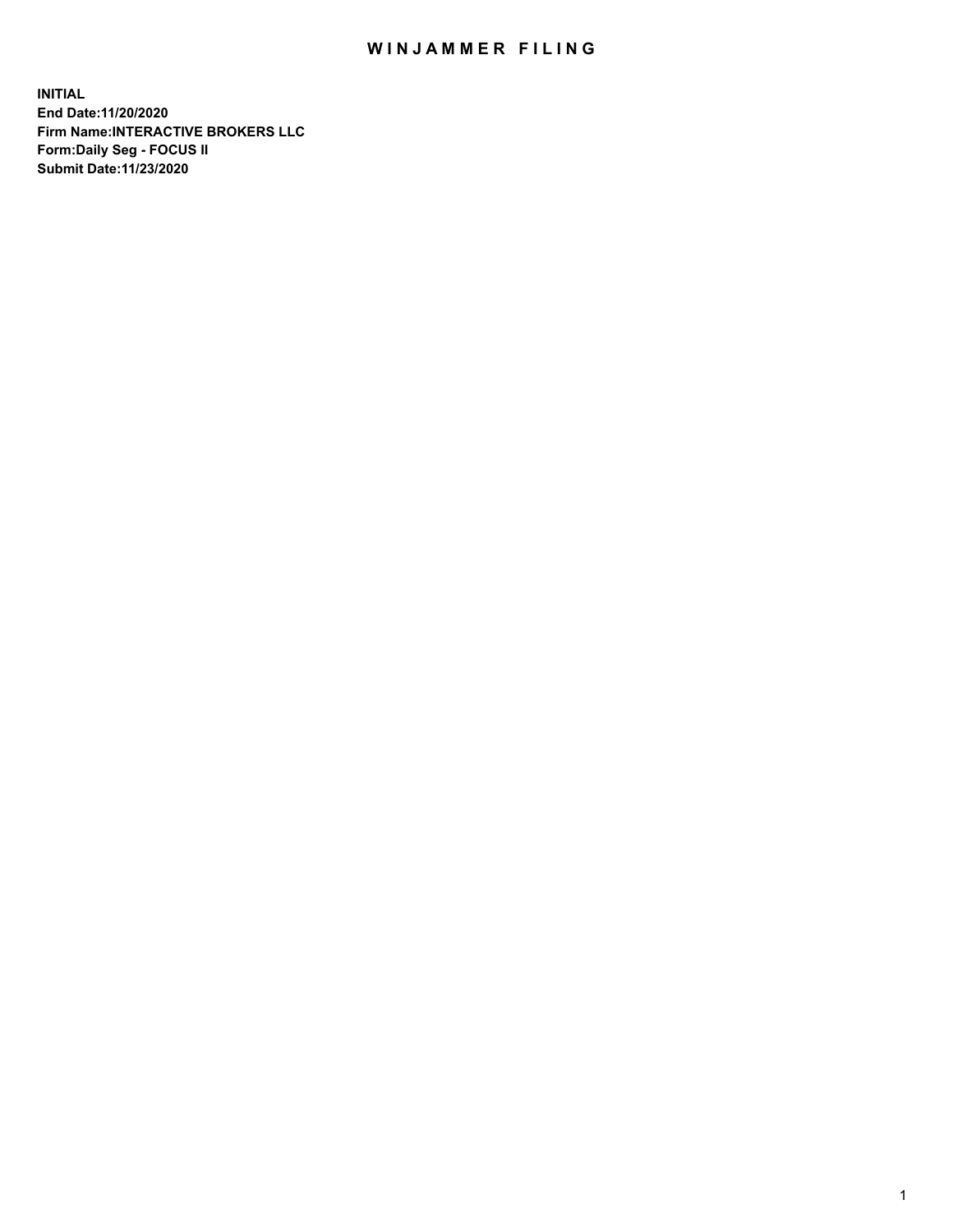**INITIAL End Date:11/20/2020 Firm Name:INTERACTIVE BROKERS LLC Form:Daily Seg - FOCUS II Submit Date:11/23/2020 Daily Segregation - Cover Page**

| Name of Company                                                                                                                                                                                                                                                                                                                | <b>INTERACTIVE BROKERS LLC</b>                                                                           |
|--------------------------------------------------------------------------------------------------------------------------------------------------------------------------------------------------------------------------------------------------------------------------------------------------------------------------------|----------------------------------------------------------------------------------------------------------|
| <b>Contact Name</b>                                                                                                                                                                                                                                                                                                            | James Menicucci                                                                                          |
| <b>Contact Phone Number</b>                                                                                                                                                                                                                                                                                                    | 203-618-8085                                                                                             |
| <b>Contact Email Address</b>                                                                                                                                                                                                                                                                                                   | jmenicucci@interactivebrokers.c<br>om                                                                    |
| FCM's Customer Segregated Funds Residual Interest Target (choose one):<br>a. Minimum dollar amount: ; or<br>b. Minimum percentage of customer segregated funds required:% ; or<br>c. Dollar amount range between: and; or<br>d. Percentage range of customer segregated funds required between:% and%.                         | $\overline{\mathbf{0}}$<br>$\overline{\mathbf{0}}$<br>155,000,000 245,000,000<br>0 <sub>0</sub>          |
| FCM's Customer Secured Amount Funds Residual Interest Target (choose one):<br>a. Minimum dollar amount: ; or<br>b. Minimum percentage of customer secured funds required:%; or<br>c. Dollar amount range between: and; or<br>d. Percentage range of customer secured funds required between:% and%.                            | $\overline{\mathbf{0}}$<br>$\overline{\mathbf{0}}$<br>80,000,000 120,000,000<br>00                       |
| FCM's Cleared Swaps Customer Collateral Residual Interest Target (choose one):<br>a. Minimum dollar amount: ; or<br>b. Minimum percentage of cleared swaps customer collateral required:% ; or<br>c. Dollar amount range between: and; or<br>d. Percentage range of cleared swaps customer collateral required between:% and%. | $\overline{\mathbf{0}}$<br>$\underline{\mathbf{0}}$<br>$\underline{0}$ $\underline{0}$<br>0 <sub>0</sub> |

Attach supporting documents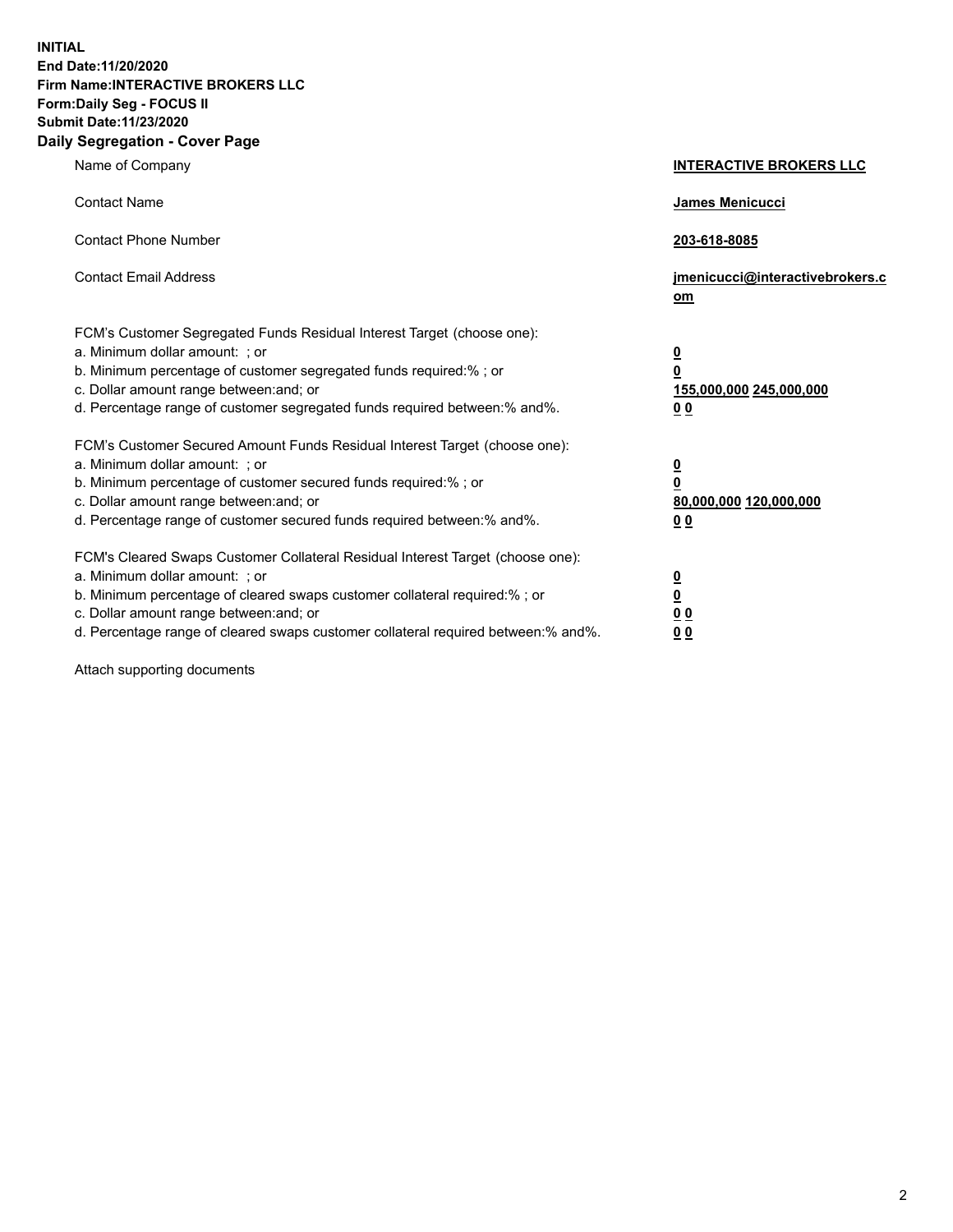**INITIAL End Date:11/20/2020 Firm Name:INTERACTIVE BROKERS LLC Form:Daily Seg - FOCUS II Submit Date:11/23/2020 Daily Segregation - Secured Amounts**

|     | Foreign Futures and Foreign Options Secured Amounts                                         |                                                  |
|-----|---------------------------------------------------------------------------------------------|--------------------------------------------------|
|     | Amount required to be set aside pursuant to law, rule or regulation of a foreign            | $0$ [7305]                                       |
|     | government or a rule of a self-regulatory organization authorized thereunder                |                                                  |
| 1.  | Net ledger balance - Foreign Futures and Foreign Option Trading - All Customers             |                                                  |
|     | A. Cash                                                                                     | 507,979,620 [7315]                               |
|     | B. Securities (at market)                                                                   | $0$ [7317]                                       |
| 2.  | Net unrealized profit (loss) in open futures contracts traded on a foreign board of trade   | 27,847,927 [7325]                                |
| 3.  | Exchange traded options                                                                     |                                                  |
|     | a. Market value of open option contracts purchased on a foreign board of trade              | 85,834 [7335]                                    |
|     | b. Market value of open contracts granted (sold) on a foreign board of trade                | -101,139 [7337]                                  |
| 4.  | Net equity (deficit) (add lines 1. 2. and 3.)                                               | 535,812,242 [7345]                               |
| 5.  | Account liquidating to a deficit and account with a debit balances - gross amount           | 5,686 [7351]                                     |
|     | Less: amount offset by customer owned securities                                            | 0 [7352] 5,686 [7354]                            |
| 6.  | Amount required to be set aside as the secured amount - Net Liquidating Equity              | 535,817,928 [7355]                               |
|     | Method (add lines 4 and 5)                                                                  |                                                  |
| 7.  | Greater of amount required to be set aside pursuant to foreign jurisdiction (above) or line | 535,817,928 [7360]                               |
|     | 6.                                                                                          |                                                  |
|     | FUNDS DEPOSITED IN SEPARATE REGULATION 30.7 ACCOUNTS                                        |                                                  |
| 1.  | Cash in banks                                                                               |                                                  |
|     | A. Banks located in the United States                                                       | 19,989,766 [7500]                                |
|     | B. Other banks qualified under Regulation 30.7                                              | 0 [7520] 19,989,766 [7530]                       |
| 2.  | Securities                                                                                  |                                                  |
|     | A. In safekeeping with banks located in the United States                                   | 499,949,000 [7540]                               |
|     | B. In safekeeping with other banks qualified under Regulation 30.7                          | 0 [7560] 499,949,000 [7570]                      |
| 3.  | Equities with registered futures commission merchants                                       |                                                  |
|     | A. Cash                                                                                     | $0$ [7580]                                       |
|     | <b>B.</b> Securities                                                                        | $0$ [7590]                                       |
|     | C. Unrealized gain (loss) on open futures contracts                                         | $0$ [7600]                                       |
|     | D. Value of long option contracts                                                           | $0$ [7610]                                       |
|     | E. Value of short option contracts                                                          | 0 [7615] 0 [7620]                                |
| 4.  | Amounts held by clearing organizations of foreign boards of trade                           |                                                  |
|     | A. Cash                                                                                     | $0$ [7640]                                       |
|     | <b>B.</b> Securities                                                                        | $0$ [7650]                                       |
|     | C. Amount due to (from) clearing organization - daily variation                             | $0$ [7660]                                       |
|     | D. Value of long option contracts                                                           | $0$ [7670]                                       |
|     | E. Value of short option contracts                                                          | 0 [7675] 0 [7680]                                |
| 5.  | Amounts held by members of foreign boards of trade                                          |                                                  |
|     | A. Cash                                                                                     | 123,753,342 [7700]                               |
|     | <b>B.</b> Securities                                                                        | $0$ [7710]                                       |
|     | C. Unrealized gain (loss) on open futures contracts                                         | 22,471,801 [7720]                                |
|     | D. Value of long option contracts                                                           | 85,834 [7730]                                    |
|     | E. Value of short option contracts                                                          | <u>-101,139</u> [7735] <u>146,209,838</u> [7740] |
| 6.  | Amounts with other depositories designated by a foreign board of trade                      | $0$ [7760]                                       |
| 7.  | Segregated funds on hand                                                                    | $0$ [7765]                                       |
| 8.  | Total funds in separate section 30.7 accounts                                               | 666,148,604 [7770]                               |
| 9.  | Excess (deficiency) Set Aside for Secured Amount (subtract line 7 Secured Statement         | 130,330,676 [7380]                               |
|     | Page 1 from Line 8)                                                                         |                                                  |
| 10. | Management Target Amount for Excess funds in separate section 30.7 accounts                 | 80,000,000 [7780]                                |
| 11. | Excess (deficiency) funds in separate 30.7 accounts over (under) Management Target          | 50,330,676 [7785]                                |
|     |                                                                                             |                                                  |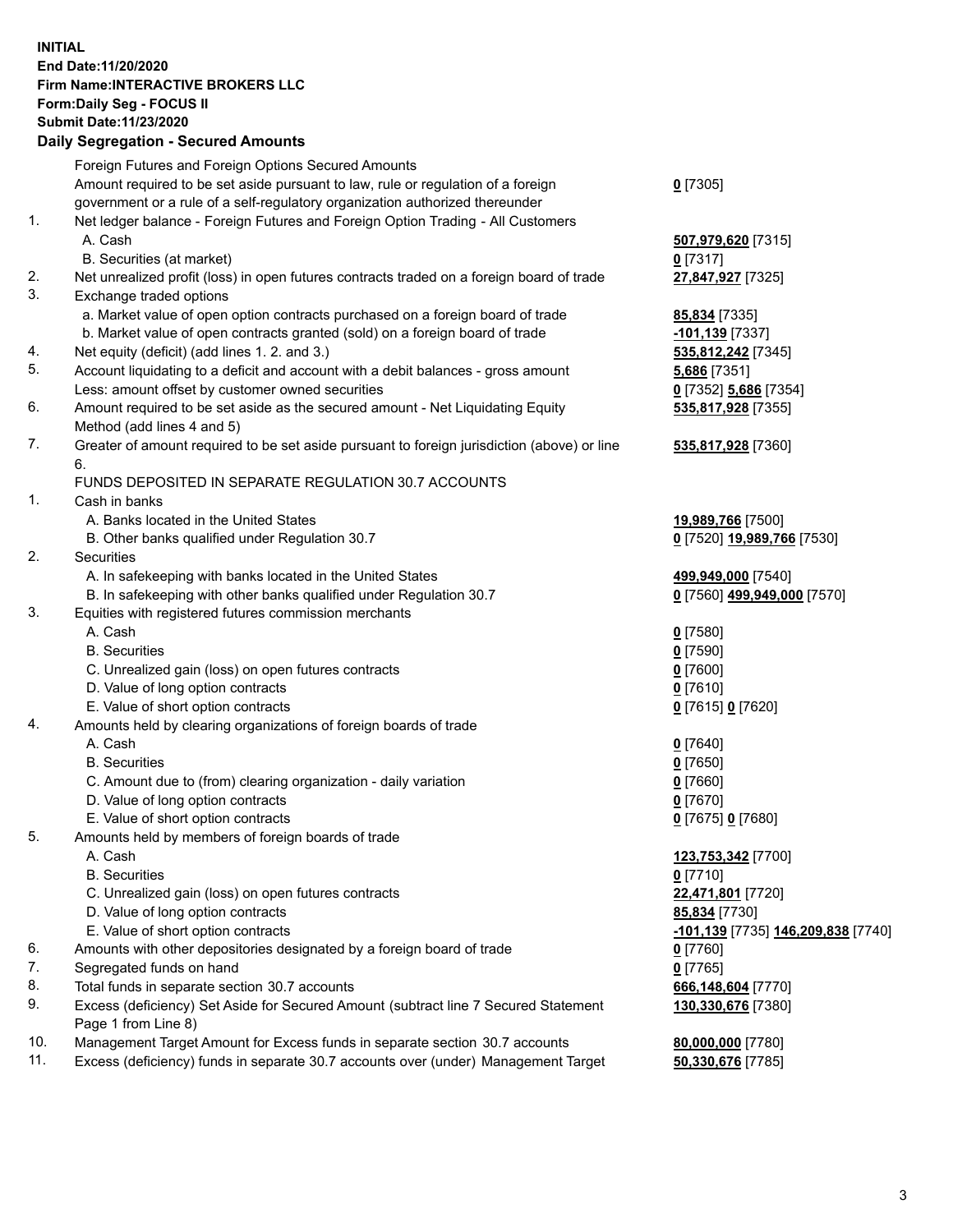**INITIAL End Date:11/20/2020 Firm Name:INTERACTIVE BROKERS LLC Form:Daily Seg - FOCUS II Submit Date:11/23/2020 Daily Segregation - Segregation Statement** SEGREGATION REQUIREMENTS(Section 4d(2) of the CEAct) 1. Net ledger balance A. Cash **5,443,769,040** [7010] B. Securities (at market) **0** [7020] 2. Net unrealized profit (loss) in open futures contracts traded on a contract market **71,905,246** [7030] 3. Exchange traded options A. Add market value of open option contracts purchased on a contract market **277,635,469** [7032] B. Deduct market value of open option contracts granted (sold) on a contract market **-241,780,615** [7033] 4. Net equity (deficit) (add lines 1, 2 and 3) **5,551,529,140** [7040] 5. Accounts liquidating to a deficit and accounts with debit balances - gross amount **5,921,043** [7045] Less: amount offset by customer securities **0** [7047] **5,921,043** [7050] 6. Amount required to be segregated (add lines 4 and 5) **5,557,450,183** [7060] FUNDS IN SEGREGATED ACCOUNTS 7. Deposited in segregated funds bank accounts A. Cash **1,252,569,249** [7070] B. Securities representing investments of customers' funds (at market) **2,458,058,985** [7080] C. Securities held for particular customers or option customers in lieu of cash (at market) **0** [7090] 8. Margins on deposit with derivatives clearing organizations of contract markets A. Cash **5,031,762** [7100] B. Securities representing investments of customers' funds (at market) **2,013,223,773** [7110] C. Securities held for particular customers or option customers in lieu of cash (at market) **0** [7120] 9. Net settlement from (to) derivatives clearing organizations of contract markets **15,125,941** [7130] 10. Exchange traded options A. Value of open long option contracts **277,449,581** [7132] B. Value of open short option contracts **-241,718,348** [7133] 11. Net equities with other FCMs A. Net liquidating equity **0** [7140] B. Securities representing investments of customers' funds (at market) **0** [7160] C. Securities held for particular customers or option customers in lieu of cash (at market) **0** [7170] 12. Segregated funds on hand **0** [7150] 13. Total amount in segregation (add lines 7 through 12) **5,779,740,943** [7180] 14. Excess (deficiency) funds in segregation (subtract line 6 from line 13) **222,290,760** [7190] 15. Management Target Amount for Excess funds in segregation **155,000,000** [7194] 16. Excess (deficiency) funds in segregation over (under) Management Target Amount **67,290,760** [7198]

Excess